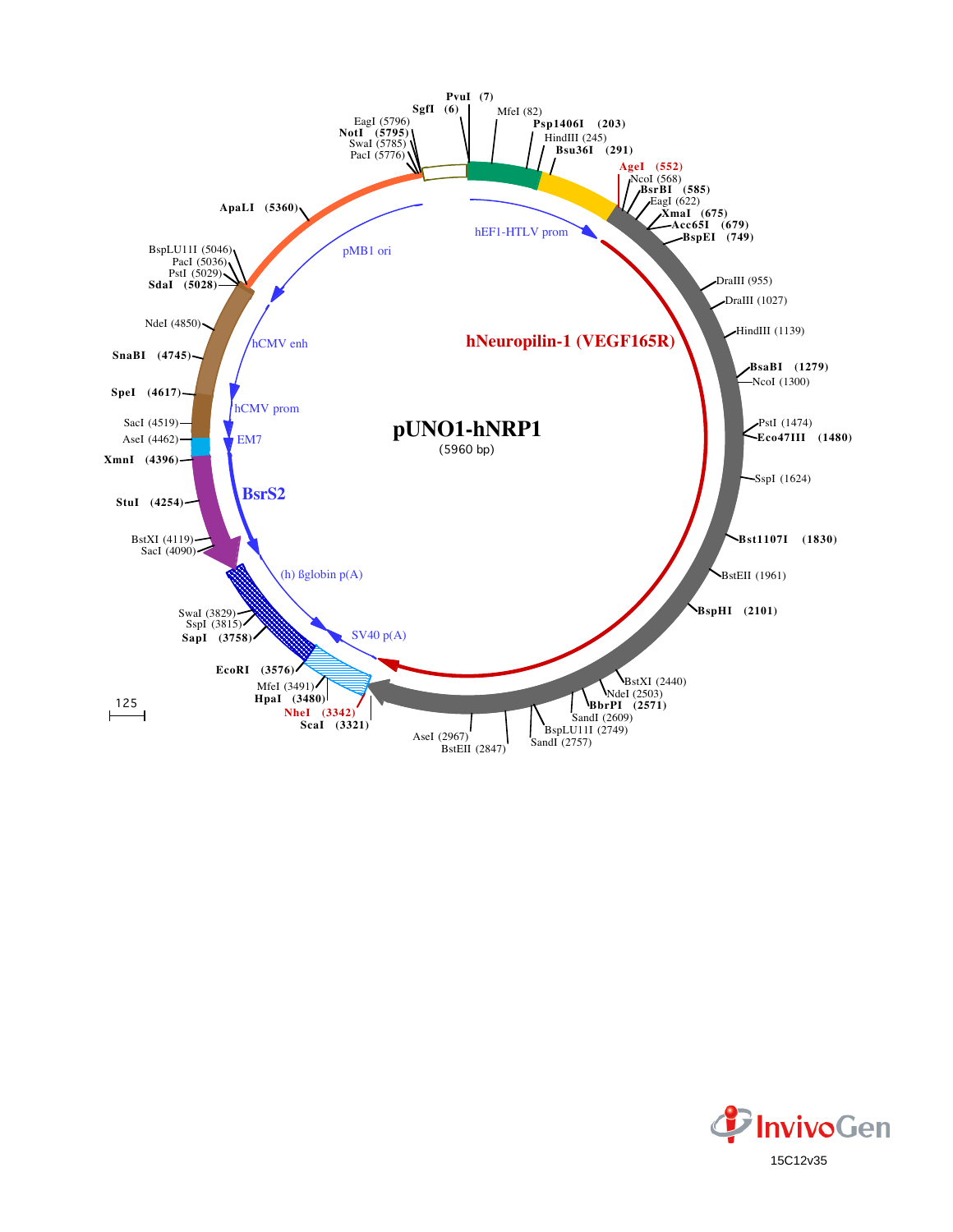**SgfI (6) PvuI (7)**

MfeI (82)

|     | 1 GGATCTGCGATCGCTCCGGTGCCCGTCAGTGGGCAGAGCGCACATCGCCCACAGTCCCCGAGAAGTTGGGGGGAGGGGTCGGCAATTGAACGGGTGCCTA                                                                                                                                                                                                                                                                                                                                               |
|-----|------------------------------------------------------------------------------------------------------------------------------------------------------------------------------------------------------------------------------------------------------------------------------------------------------------------------------------------------------------------------------------------------------------------------------------------------------|
|     | 101 GAGAAGGTGGCGCGGGGTAAACTGGGAAAGTGATGTCGTGTACTGGCTCCGCCTTTTTCCCGAGGGTGGGGAGAACCGTATATAAGTGCAGTAGTCGCC                                                                                                                                                                                                                                                                                                                                              |
|     | Psp1406I (203)<br>HindIII $(245)$<br>Bsu36I (291)                                                                                                                                                                                                                                                                                                                                                                                                    |
|     | 301 GCCATCCACGCCGGTTGAGTCGCGTTCTGCCGCCTCCCGCCTGTGGTGCCTCCTGAACTGCGTCCGCCGTCTAGGTAAGTTTAAAGCTCAGGTCGAGACC                                                                                                                                                                                                                                                                                                                                             |
|     |                                                                                                                                                                                                                                                                                                                                                                                                                                                      |
|     | AgeI $(552)$<br>NcoI $(568)$<br><b>BsrBI</b> (585)<br>501 TCTGTTCTGCGCCGTTACAGATCCAAGCTGTGACCGGCGCCTACCTGAGATCACCGGTAGGAGGCCCACCATGGAGAGGGGCTGCCGCTCCTCTGCGCC<br>1 <sup>t</sup> M E R G L P L L C A<br>Acc65I (679)                                                                                                                                                                                                                                  |
|     | EagI $(622)$<br>Xmal (675)<br>601 GTGCTCGCCCTCGTCCTCGCCCCGGCCGGCGTTTTCGCAACGATAAATGTGGCGATACTATAAAAATTGAAAGCCCCGGGTACCTTACATCTCCTGGTT<br>R N D K C G D T I K I E S P G Y L T<br>11 V L A L V L A P A G A F<br>S P G<br><b>BspEI</b> (749)                                                                                                                                                                                                            |
|     | 701 ATCCTCATTCTTATCACCCAAGTGAAAAATGCGAATGGCTGATTCAGGCTCCGGACCCATACCAGAGAATTATGATCAACTTCAACCCTCACTTCGATTT<br>44 Y P H S Y H P S E K C E W L I O A P D P Y O R I M I N F<br>N P H F<br>801 GGAGGACAGAGACTGCAAGTATGACTACGTGGAAGTCTTCGATGGAGAAAATGAAAATGGACATTTTAGGGGAAAGTTCTGTGGAAAGATAGCCCCTCCT<br>D R D C K Y D Y V E V F D G E N E N G H F R G K F C<br>G K I<br>DraIII (955)                                                                        |
|     | 901 CCTGTTGTGTCTTCAGGGCCATTTCTTTTTATCAAATTTGTCTCTGACTACGAAACACATGGTGCAGGATTTTCCATACGTTATGAAATTTTCAAGAGAG<br>I K F V S D Y E T H G A G F S I R Y E<br>111 P V V S S G P F L F<br>K R<br>- L F<br>DraIII (1027)                                                                                                                                                                                                                                        |
|     | 1001 GTCCTGAATGTTCCCAGAACTACACAACACCTAGTGGAGTGATAAAGTCCCCCGGATTCCCTGAAAAATATCCCAACAGCCTTGAATGCACTTATATTGT<br>144 G P E C S Q N Y T T P S G V I K S P G F P E K Y P N S L E C T Y I V<br>HindIII (1139)                                                                                                                                                                                                                                               |
| 177 | 1101 CTTTGCGCCAAAGATGTCAGAGATTATCCTGGAATTTGAAAGCTTTGACCTGGAGCCTGACTCAAATCCTCCAGGGGGGATGTTCTGTCGCTACGACCGG<br>L E F E S F D L E P<br>D S N P P G G M F<br>F A P K M S<br>C R Y D R<br>- E<br><b>BsaBI</b> (1279)                                                                                                                                                                                                                                      |
|     | 1201 CTAGAAATCTGGGATGGATTCCCTGATGTTGGCCCTCACATTGGGCGTTACTGTGGACAGAAAACACCAGGTCGAATCCGATCCTCATCGGGCATTCTCT<br>I W D G F P D V G P H I G R Y C G O K T P G R I R S S S G I L<br>$211$ L E<br>NcoI (1300)                                                                                                                                                                                                                                               |
|     | 1301 CCATGGTTTTTTACACCGACAGCGCGATAGCAAAAGAAGGTTTCTCAGCAAACTACAGTGTCTTGCAGAGCAGTGTCTCAGAAGATTTCAAATGTATGGA<br>244 S M V F Y T D S A I A K E G F S A N Y S V L O S S V S E D F K C M E<br>Eco47III (1480)<br>PstI (1474)                                                                                                                                                                                                                               |
|     | 1401 AGCTCTGGGCATGGAATCAGGAGAAATTCATTCTGACCAGATCACAGCTTCTTCCCAGTATAGCACCAACTGGTCTGCAGAGCGCTCCCGCCTGAACTAC<br>277 A L G M E S G E I H S D O I T A S S O Y S T N W S A E R S R L N Y<br>1501 CCTGAGAATGGGTGGACTCCCGGAGAGGATTCCTACCGAGAGTGGATACAGGTAGACTTGGGCCTTCTGCGCTTTGTCACGGCTGTCGGGACACAGGGCG<br>311 PENGWTPGED SYREWIOVDLGLLRFVTAVGTOG<br>SspI (1624)                                                                                             |
|     | 1601 CCATTTCAAAAGAAACCAAGAAGAAATATTATGTCAAGACTTACAAGATCGACGTTAGCTCCAACGGGGAAGACTGGATCACCATAAAAGAAGGAAACAA<br>344MAI S K E T K K K Y Y V K T Y K I D V S S N G E D W I T I K E G N K<br>1701 ACCTGTTCTCTTTCAGGGAAACACCAACCCCACAGATGTTGTGGTTGCAGTATTCCCCAAACCACTGATAACTCGATTTGTCCGAATCAAGCCTGCAACT<br>377 P V L F Q G N T N P T D V V V A V F P K P L I T R F V R I K P A T                                                                            |
|     | Bst1107I (1830)<br>1801 TGGGAAACTGGCATATCTATGAGATTTGAAGTATACGGTTGCAAGATAACAGATTATCCTTGCTCTGGAATGTTGGGTATGGTGTCTGGACTTATTTCTG<br>411 WET GISMRFEVY GCK I TDYPCS GML GMVS GLIS<br><b>BstEII</b> (1961)                                                                                                                                                                                                                                                 |
|     | 444 D S O I T S S N O G D R N W M P E N I R L V T S R S G W A L P P A P<br>2001 TCATTCCTACATCAATGAGTGGCTCCAAATAGACCTGGGGGGAGGAAGATCGTGAGGGGCATCATCATTCAGGGTGGGAAGCACCGAGAGAACAAGGTG<br>477▶ H S Y I N E W L O I D L G E E K I V R G I I I O G G K H R E N K V<br><b>BspHI</b> (2101)                                                                                                                                                                 |
|     | 2101 TTCATGAGGAAGTTCAAGATCGGGTACAGCAACAACGGCTCGGACTGGAAGATGATCATGGATGACAGCAAACGCAAGGCGAAGTCTTTTGAGGGCAACA<br>511▶ F M R K F K I G Y S N N G S D W K M I M D D S K R K A K S F E G N<br>2201 ACAACTATGATACACCTGAGCTGCGGACTTTTCCAGCTCTCTCCACGCGATTCATCAGGATCTACCCCGAGAGAGCCACTCATGGCGGACTGGGGCTCAG<br>544 N N Y D T P E L R T F P A L S T R F I R I Y P E R A T H G G L G L R<br>577 M E L L G C E V E A P T A G P T T P N G N L V D E C D D D O A N C |
|     | BstXI (2440)<br>2401 CACAGTGGAACAGGTGATGACTTCCAGCTCACAGGTGGCACCACTGTGCTGGCCACAGAAAAGCCCACGGTCATAGACAGCACCATACAATCAGAGTTTC<br>611 H S G T G D D F O L T G G T T V L A T E K P T V I D S T I O S E F<br>NdeI (2503)<br>BbrPI (2571)<br>2501 CAACATATGGTTTTAACTGTGAATTTGGCTGGGGCTCTCACAAGACCTTCTGCCACTGGGAACATGACAATCACGTGCAGCTCAAGTGGAGTGTGTTGAC<br>644 P T Y G F N C E F G W G S H K T F C H W E H D N H V Q L K W S V L T                            |
|     | SandI (2609)<br>2601 CAGCAAGACGGGACCCATTCAGGATCACACAGGAGATGGCAACTTCATCTATTCCCAAGCTGACGAAAATCAGAAGGGCAAAGTGGCTCGCCTGGTGAGC<br>677 SKT GPI Q DHT GD G N FI Y S Q A D E N Q K G K V A R L V S                                                                                                                                                                                                                                                           |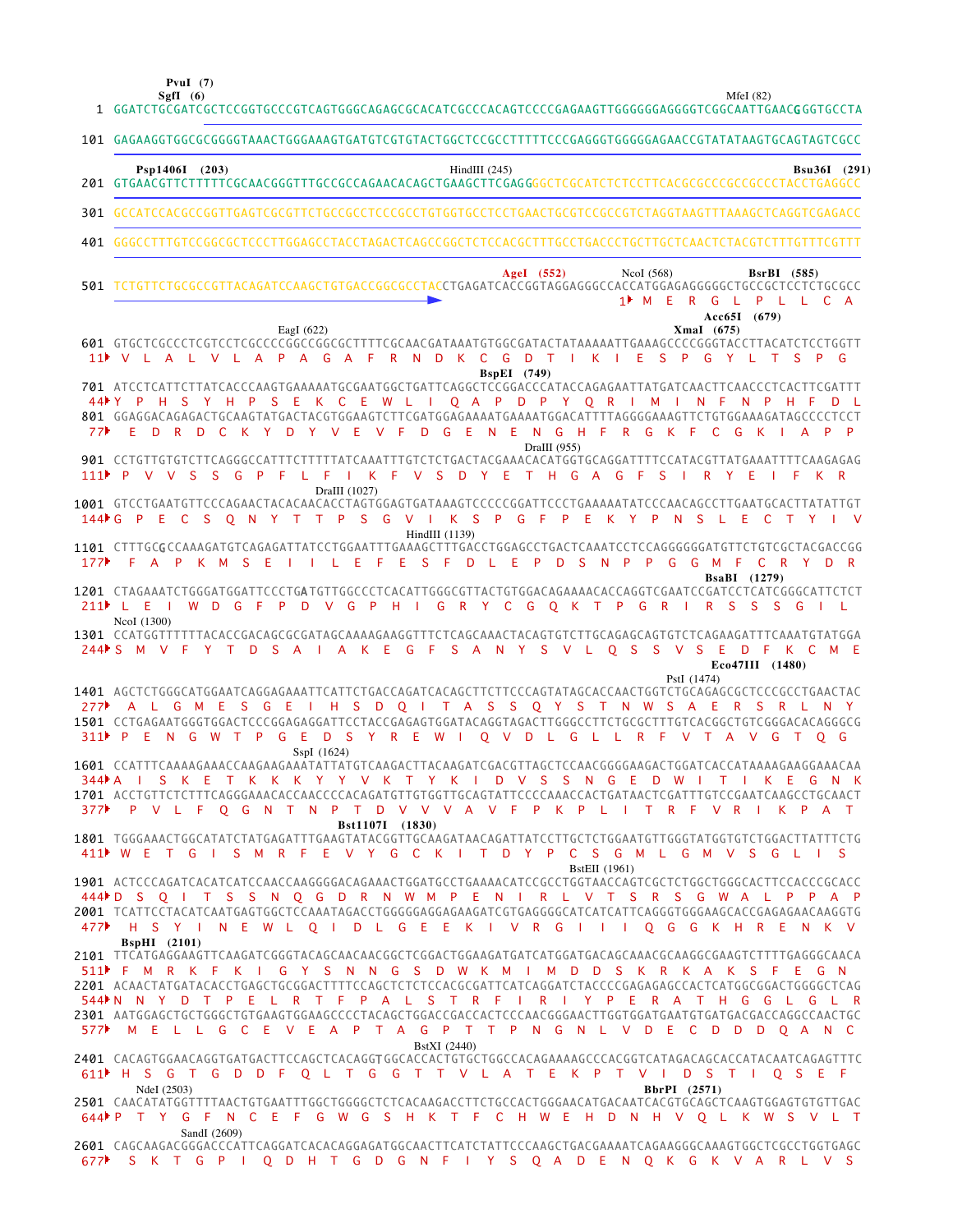2701 CCTGTGGTTTATTCCCAGAACTCTGCCCACTGCATGACCTTCTGGTATCACATGTCTGGGTCCCACGTCGGCACACTCAGGGTCAAACTGCGCTACCAGA AGCCAGAGGAGTACGATCAGCTGGTCTGGATGGCCATTGGACACCAAGGTGACCACTGGAAGGAAGGGCGTGTCTTGCTCCACAAGTCTCTGAAACTTTA 2801 2901 TCAGGTGATTTTCGAGGGCGAAATCGGAAAAGGAAACCTTGGTGGGATTGCTGTGGATGACATTAGTATTAATAACCACATTTCACAAGAAGATTGTGCA 3001 AAACCAGCAGACCTGGATAAAAAGAACCCAGAAATTAAAATTGATGAAACAGGGAGCACGCCAGGATACGAAGGTGAAGGAGAAGGTGACAAGAACATCT CCAGGAAGCCAGGCAATGTGTTGAAGACCTTAGACCCCATCCTCATCACCATCATAGCCATGAGTGCCCTGGGGGTCCTCCTGGGGGCTGTCTGTGGGGT 3101 CGTGCTGTACTGTGCCTGTTGGCATAATGGGATGTCAGAAAGAAACTTGTCTGCCCTGGAGAACTATAACTTTGAACTTGTGGATGGTGTGAAGTTGAAA 3201 AAAGACAAACTGAATACACAGAGTACTTATTCGGAGGCATGAGCTAGCTGGCCAGACATGATAAGATACATTGATGAGTTTGGACAAACCACAACTAGAA 3301 3401 TGCAGTGAAAAAAATGCTTTATTTGTGAAATTTGTGATGCTATTGCTTTATTTGTAACCATTATAAGCTGCAATAAACAAGTTAACAACAACAATTGCAT 3501 TCATTTTATGTTTCAGGTTCAGGGGGGAGGTGTGGGAGGTTTTTTAAAGCAAGTAAAACCTCTACAAATGTGGTATGG**AATTCTAAAATACAGCATAGCAA** 3601 AACTTTAACCTCCAAATCAAGCCTCTACTTGAATCCTTTTCTGAGGGATGAATAAGGCATAGGCATCA**G**GGGCTGTTGCCAATGTGCATTAGCTGTTTGC 3701 AGCCTCACCTTCTTTCATGGAGTTTAAGATATAGTGTATTTTCCCAAGGTTTGAACTAGCTCTTCATTTCTTTATGTTTTAAATGCACTGACCTCCCACA TTCCCTTTTTAGTAAAATATTCAGAAATAATTTAAATACATCATTGCAATGAAAATAAATGTTTTTTATTAGGCAGAATCCAGATGCTCAAGGCCCTTCA 3801 3901 TAATATCCCCCAGTTTAGTAGTTGGACTTAGGGAACAAAGGAACCTTTAATAGAAATTGGACAGCAAGAAAGCGAGCTTCTAGCTTTAGTTCCTGGTGTA CTTGAGGGGGATGAGTTCCTCAATGGTGGTTTTGACCAGCTTGCCATTCATCTCAATGAGCACAAAGCAGTCAGGAGCATAGTCAGAGATGAGCTCTCTG 4001 4101 CACATGCCACAGGGGCTGACCACCCTGATGGATCTGTCCACCTCATCAGAGTAGGGGTGCCTGACAGCCACAATGGTGTCAAAGTCCTTCTGCCCGTTGC TCACAGCAGACCCAATGGCAATGGCTTCAGCACAGACAGTGACCCTGCCAATGTAGGCCTCAATGTGGACAGCAGAGATGATCTCCCCAGTCTTGGTCCT 4201 4301 GATGGCCGCCCCGACATGGTGCTTGTTGTCCTCATAGAGCATGGTGATCTTCTCAGTGGCGACCTCCACCAGCTCCAGATCCTGCTGAGAGATGTTGAAG 4401 GTCTTCATG<u>G</u>TGGCCCTCCTATAGTGAGTCGTATTATACTATGCCGATATACTATGCCGATGATTAATTGTCAAAACAGCGTGGATGGCGTCTCCAG<u>CTT</u> ATCTGACGGTTCACTAAACGAGCTCTGCTTATATAGACCTCCCACCGTACACGCCTACCGCCCATTTGCGTCAATGGGGCGGAGTTGTTACGACATTTTG 4501 4601 GAAAGTCCCGTTGATTT<u>ACTAGT</u>CAAAACAAACTCCCATTGACGTCAATGGGGTGGAGACTTGGAAATCCCCGTGAGTCAAACCGCTATCCACGCCCATT 4701 GATGTACTGCCAAAACCGCATCATCATGGTAATAGCGATGACTAATACGTAGATGTACTGCCAAGTAGGAAAGTCCCATAAGGTCATGTACTGGGCATAA 4801 TGCCAGGCGGGCCATTTACCGTCATTGACGTCAATAGGGGGCGTACTTGGCATATGATACACTTGATGTACTGCCAAGTGGGCAGTTTACCGTAAATACT CCACCCATTGACGTCAATGGAAAGTCCCTATTGGCGTTACTATGGGAACATACGTCATTATTGACGTCAATGGGCGGGGGTCGTTGGGCGGTCAGCCAGG 4901 5001 CGGGCCATTTACCGTAAGTTATGTAACG<u>CCTGCAGGTTAAT</u>TAAGAACATGTGAGCAAAAGGCCAGCAAAAGGCCAGGAACCGTAAAAAGGCCGCGTTGC 5101 TGGCGTTTTTCCATAGGCTCCGCCCCCCTGACGAGCATCACAAAAATCGACGCTCAAGTCAGAGGTGGCGAAACCCGACAGGACTATAAAGATACCAGGC • N R T Y K L P I L E E I T T K V L K G N M E I L V F C D P A Y D S I L E R 136 102¶ C M G C P S V V R I S R D V E D S Y P H R V A V I T D F D K Q G N S V A S G I A I A E A C V T V R G I Y A E I H V A S I I E G T K T R 6 9 364 I A A G V H H K N D E Y L M T I K E T A V E V L E L D Q Q S I N F 24T K M P V V Y S Q N S A H C M T F W Y H M S G S H V G T L R V K L R Y Q 711 744NK PEEY DQLVW MAIGHQG DHW KEGR V LLHK SLKLY Q V I F E G E I G K G N L G G I A V D D I S I N N H I S Q E D C A 777 K P A D L D K K N P E I K I D E T G S T P G Y E G E G E G D K N I 811 844NS R K P G N V L K T L D P I L I T I I A M S A L G V L L G A V C G V V L Y C A C W H N G M S E R N L S A L E N Y N F E L V D G V K L K 877 K D K L N T Q S T Y S E A • 911BspLU11I (2749) SandI (2757) BstEII (2847) AseI (2967) **ScaI (3321) NheI (3342) HpaI (3480)** MfeI (3491) **EcoRI (3576) SapI (3758)** SspI (3815) SwaI (3829) SacI (4090) BstXI (4119) **StuI (4254) XmnI (4396)** AseI (4462) SacI (4519) **SpeI (4617) SnaBI (4745)** NdeI (4850) **SdaI (5028)** PstI (5029) PacI (5036) BspLU11I (5046) 141

5201 GTTTCCCCCTGGAAGCTCCCTCGTGCGCTCTCCTGTTCCGACCCTGCCGCTTACCGGATACCTGTCCGCCTTTCTCCCTTCGGGAAGCGTGGCGCTTTCT

**ApaLI (5360)**

5301 CATAGCTCACGCTGTAGGTATCTCAGTTCGGTGTAGGTCGTTCGCTCCAAGCTGGGCTGTGTGCACGAACCCCCCGTTCAGCCCGACCGCTGCGCCTTAT